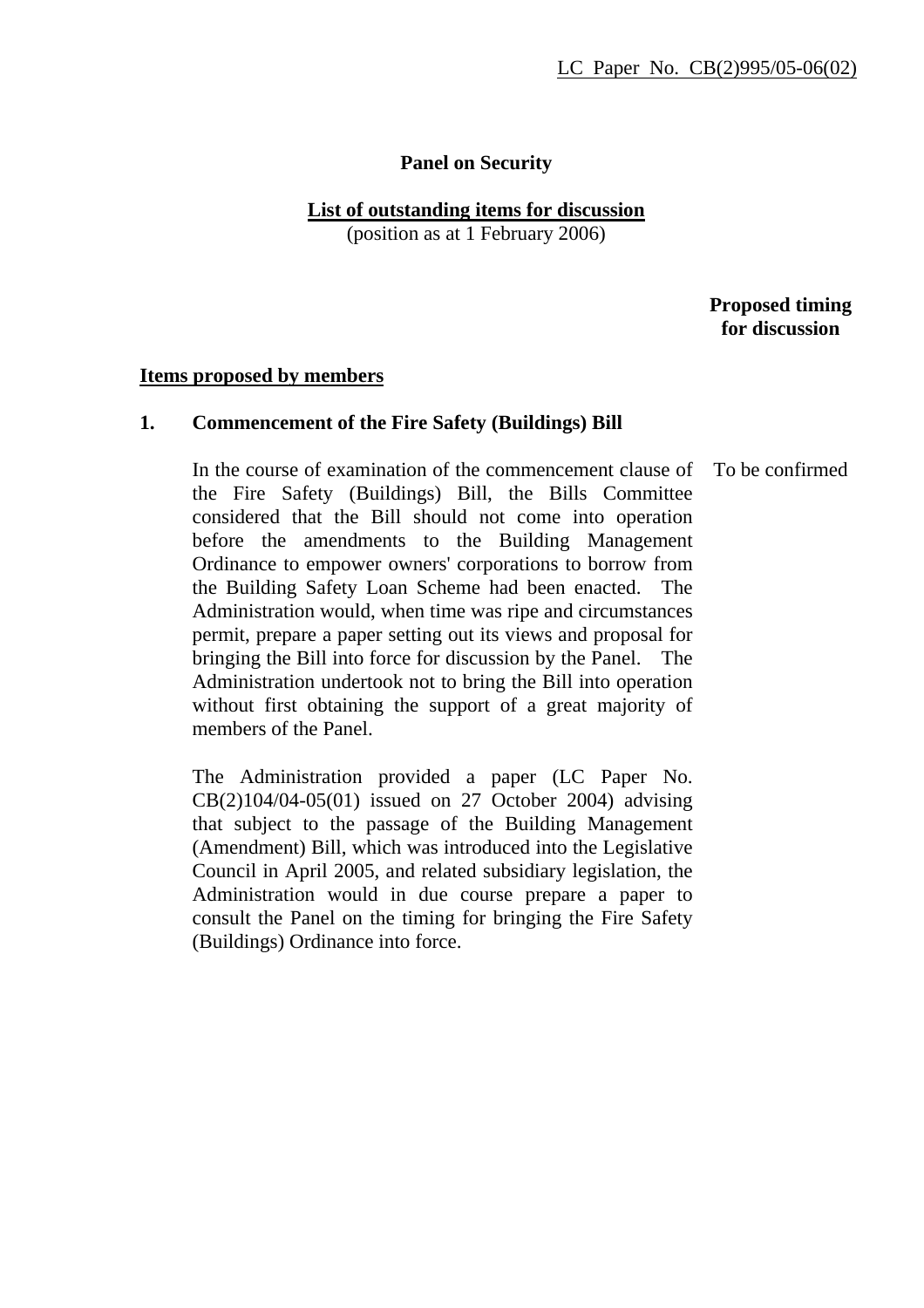# **2. Monitoring of anti-terrorism measures by the Administration**

 In the course of deliberations of the Bills Committee on United Nations (Anti-Terrorism Measures) Bill, the Administration undertook to review periodically the anti-terrorism measures set out in legislation to ensure that they were in line with the international trend. The Bills Committee agreed that the monitoring of anti-terrorism measures should be referred to the Panel for follow-up. The Administration provided updated information on the anti-terrorism laws of a number of overseas jurisdictions at the Panel meeting on 20 February 2003 vide LC Paper No. CB(2)1113/02-03(03).

A submission from the Amnesty International, Hong Kong Section Limited on the United Nations (Anti-Terrorism Measures) Ordinance was circulated vide LC Paper No. CB(2)170/02-03 on 25 October 2002 for members' information. The Administration's response to the submission was circulated to members vide LC Paper No. CB(2)411/02-03 on 19 November 2002.

At the suggestion of members, the subject of "Measures to combat terrorist activities in Hong Kong" was discussed at the meeting on 5 December 2002.

At the meetings on 16 January 2003 and 20 February 2003, the Panel was consulted on the proposals in the United Nations (Anti-Terrorism Measures) (Amendment) Bill 2003, which sought to implement relevant international conventions against terrorism, and to provide the means for the Secretary for Security to effectively freeze terrorist assets which are not funds. The Administration subsequently introduced the Bill on 21 May 2003. A Bills Committee formed to study the Bill had completed its work and the Bill was passed at the Council meeting on 30 June 2004. During the resumption of Second Reading debate on the Bill, the Administration stated that it would review the reporting requirements under section 12 of the Ordinance and section 25A of the Drug Trafficking (Recovery of Proceeds) Ordinance and the Organized and Serious Crimes Ordinance in the context of the exercise to put in place the Financial

To be confirmed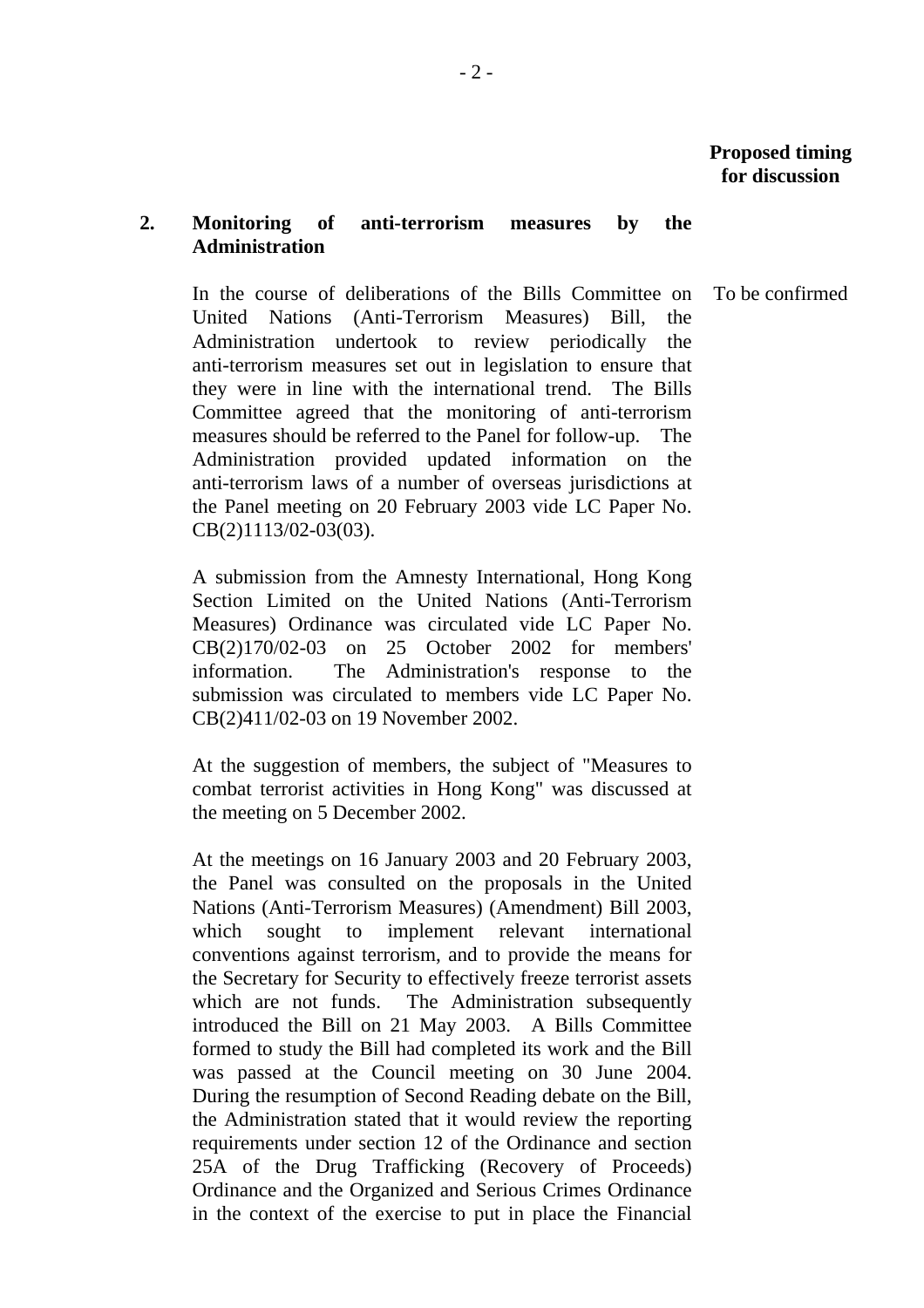Action Task Force on Money Laundering's Forty Recommendations which was scheduled to start in 2004-05.

In its letter dated 27 October 2004 (LC Paper No. CB(2)110/04-05(01) issued on 28 October 2004), the Administration advised that it planned to launch the proposed review of the suspicious transaction reporting requirements in the first quarter of 2005.

Progress reports provided by the Administration were circulated to members vide LC Paper Nos. CB(2)875/04-05, CB(2)751/05-06 and CB(2)973/05-06 on 16 February 2005, 23 December 2005 and 25 January 2006 respectively.

The review of the suspicious transaction reporting requirements was launched in the first quarter of 2005 and is still underway. The Administration will inform the Panel of the result of the review in the course of the preparation of the legislation for implementing the FATF Recommendations.

# **3. Follow-up on issues relating to the Police's List of Recordable Offences**

Issues relating to the Police's List of Recordable Offences and Certificate of No Criminal Conviction were discussed at the meeting on 2 April 2004. Members were concerned that besides some 167 recordable offences which might be recordable by the Police, offences where a heavier sentence would be imposed on conviction would also be recorded. They considered that the criteria for recording a conviction should be set out clearly and the records of convictions maintained by the Police should be separated from the system for issuing Certificate of No Criminal Conviction. The Administration stated that it would examine the issue having regard to the practice in other countries. Hon James TO proposed that the matter be followed up by the Panel.

To be confirmed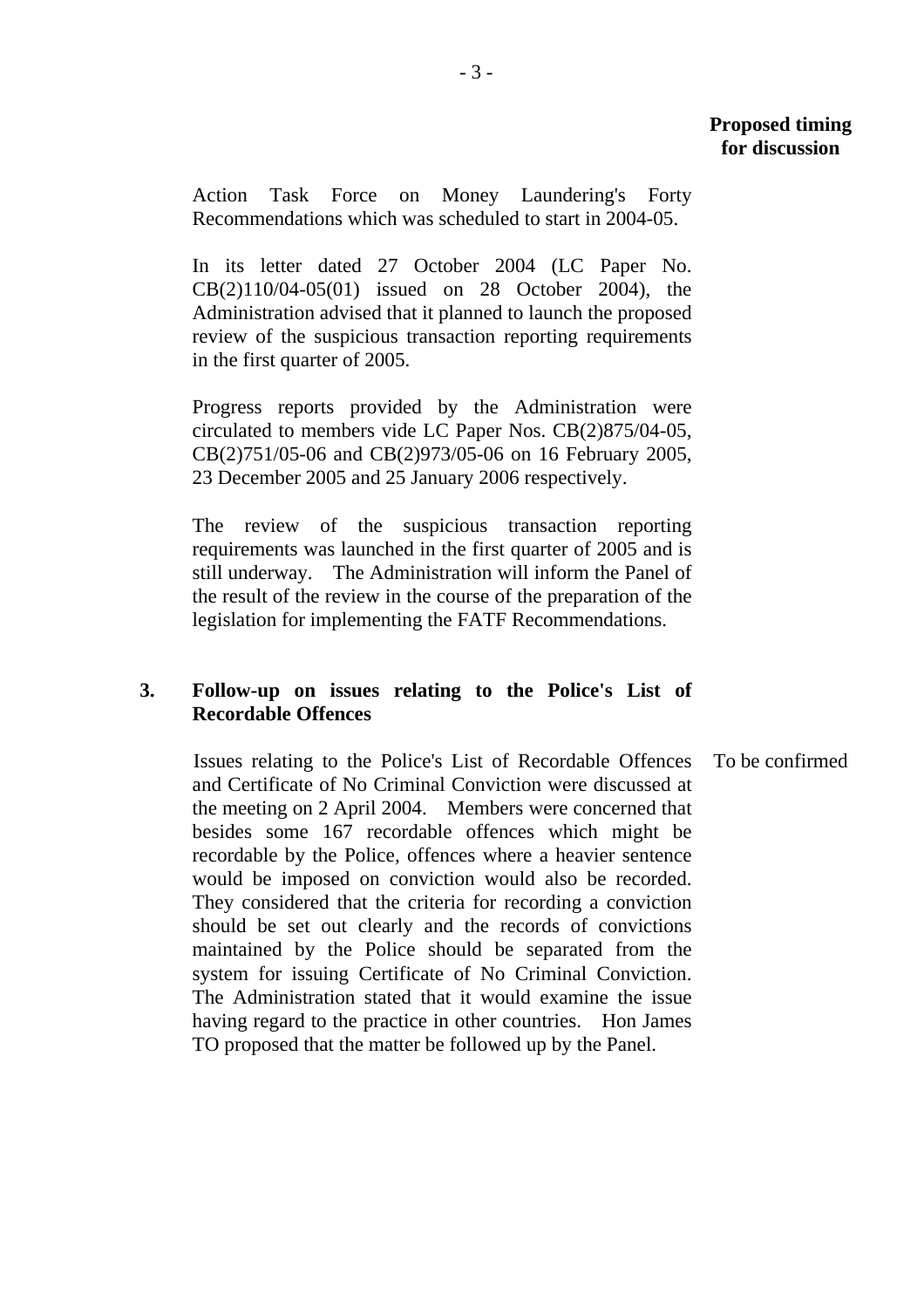# **4. Issues relating to the merging of Tseung Kwan O and Sai Kung Police Divisions into a Police District**

Issues relating to the merging of Tseung Kwan O Police Division and Sai Kung Police Division into a Police District was discussed at the meeting between LegCo Members and Sai Kung District Council members on 7 April 2005 and referred to the Panel. The referral was circulated to members vide LC Paper No. CB(2)1990/04-05 on 17 June 2005. Members agreed at the Panel meeting on 5 July 2005 that the subject matter be followed up by the Panel. To be confirmed

# **5. Policy on the admission of refugees**

In its Concluding Observations issued on 13 May 2005, the United Nations Committee on Economic, Social and Cultural Rights recommended that the HKSAR should reconsider its position regarding the extension of the 1951 Convention Relating to the Status of Refugees and the 1967 Protocol to its territorial jurisdiction, and that it should strengthen cooperation with the United Nations High Commissioner for Refugees, in particular, in the formulation of a clear and coherent asylum policy based on the principle of non-discrimination. At the suggestion of Hon James TO, members agreed at the meeting on 5 July 2005 that the subject matter be followed up by the Panel. A relevant letter from Hon James TO was circulated to members vide LC Paper No. CB(2)2092/04-05 on 27 June 2005. To be confirmed

At the meeting on 1 November 2005, Hon Margaret NG suggested that the subject matter be discussed at the meeting in January 2006. The Administration advised in November 2005 that the item was not yet ready for discussion.

### **6. Provision of emergency ambulance service**

The provision of emergency ambulance service was discussed at the Panel meeting on 7 June 2005. Members agreed at the meeting on 5 July 2005 that the subject matter be followed up by the Panel. (See also item 14.)

To be confirmed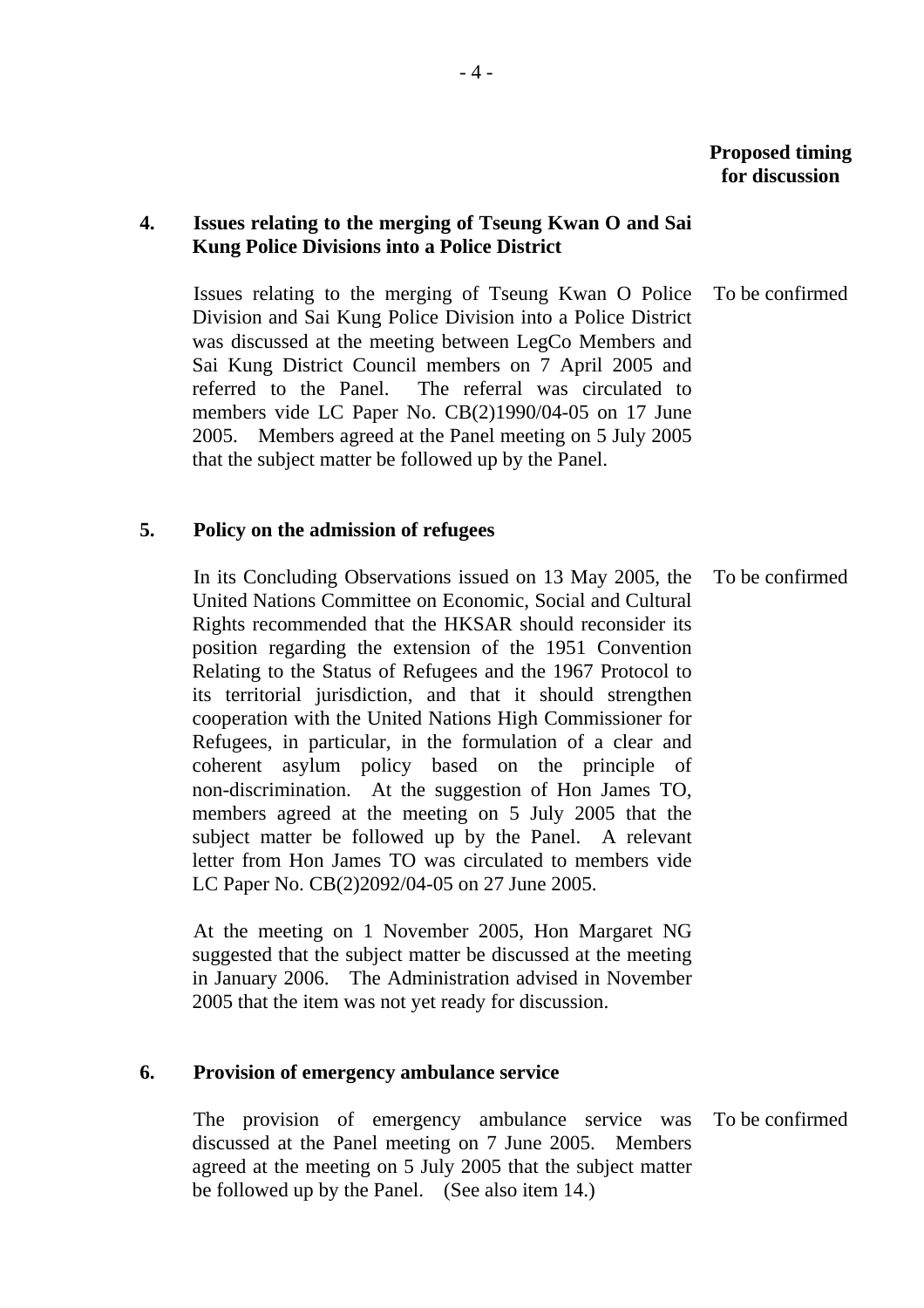#### **7. Legislative proposals on covert surveillance**

The Panel discussed the Law Enforcement (Covert Surveillance Procedures) Order at its special meetings on 15 August and 4 October 2005. The Panel also discussed the Police's internal guidelines on covert surveillance at the meeting on 1 November 2005. At the meetings, the Administration informed members that it intended to introduce legislative proposals on covert surveillance in the first half of the 2005-06 legislative session. 7 February 2006

# **8. Legislative amendments to the Public Order Ordinance and Police's internal guidelines**

At its meeting on 1 November 2005, the Panel discussed issues arising from the judgment delivered by the Court of Final Appeal on the case of *LEUNG Kwok-hung and others v. the Hong Kong Special Administrative Region*. The Administration informed the Panel that it would introduce legislative amendments to the Public Order Ordinance in the light of the judgment. To be confirmed

The Administration also informed the Panel that the Police would, in consultation with the Department of Justice, review the internal guidelines for dealing with notifications of public meetings and processions.

### **Items likely to be proposed by the Administration**

### **9. Interception of communications/covert surveillance**

The Administration intends to brief the Panel on its 7 February 2006 legislative proposals covering the two areas of covert surveillance and interception of communications. (See also item 7.)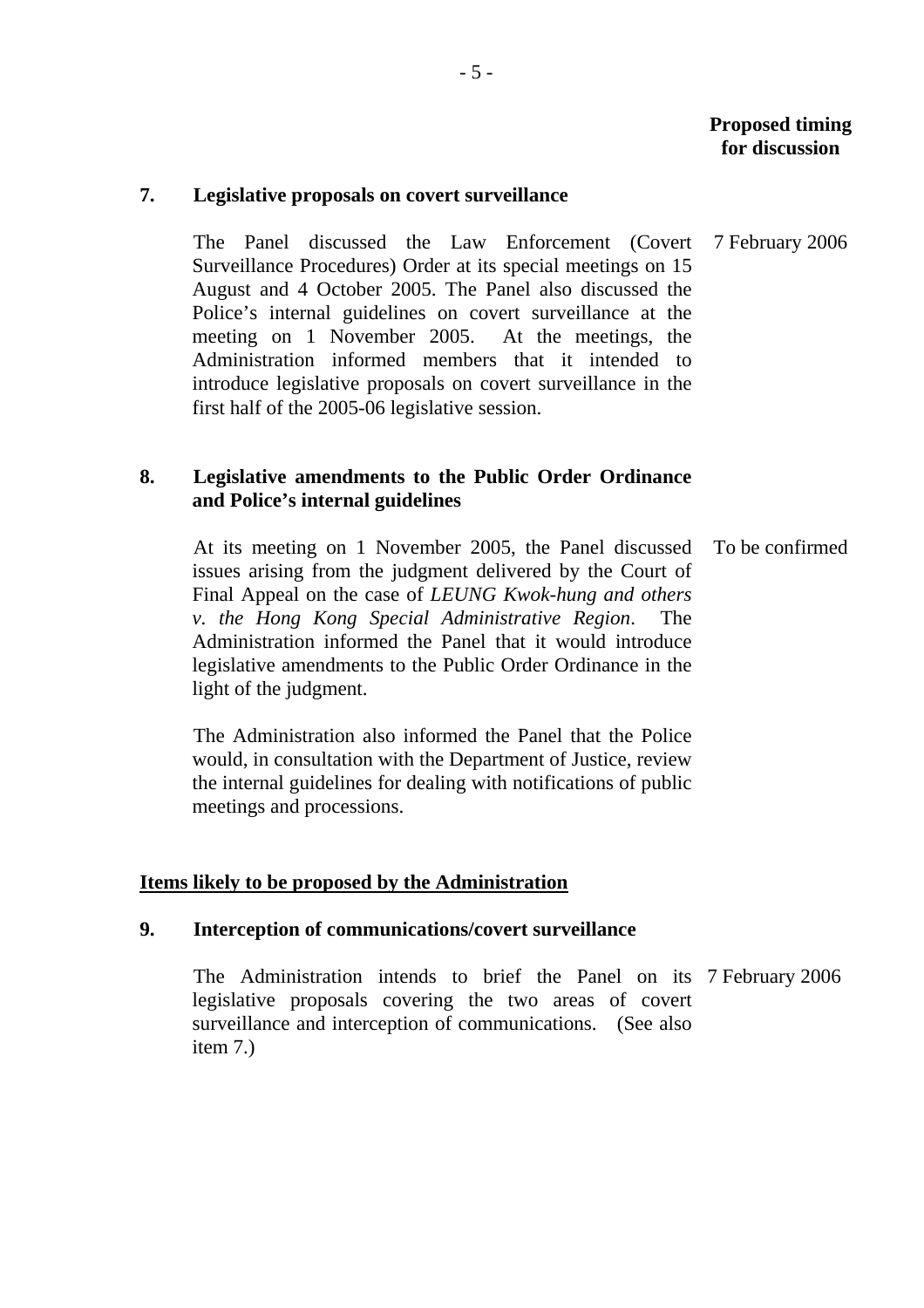# **10. Hong Kong Port Areas Bill**

The Administration intends to brief the Panel on its proposed  $2<sup>nd</sup>$  Quarter 2006 statutory framework to underpin the implementation of "co-location" arrangement at the new control point at Shekou in Shenzhen, for the Hong Kong-Shenzhen Western Corridor.

### **11. Admission of quality immigrants**

The Administration intends to brief the Panel on a new  $1<sup>st</sup>$  Quarter 2006 scheme to attract talents and investors.

### **12. Review of the coverage of the Frontier Closed Area**

The Administration intends to brief the Panel on the outcome  $1<sup>st</sup>/2<sup>nd</sup>$  Quarter of the review. 2006

#### **13. Prison development**

The Administration intends to brief the Panel on its proposed  $1<sup>st</sup>$  Quarter 2006 redevelopment of the Lo Wu Correctional Institution.

### **14. Improvements to emergency ambulance service**

The Administration intends to brief the Panel on its proposals To be confirmed for introducing a Priority Dispatch System in Hong Kong and other improvement options.

## **15. Independent Police Complaints Council Bill**

The Administration intends to brief the Panel on its proposal to establish the Independent Police Complaints Council as a statutory body. 1<sup>st</sup>/2<sup>nd</sup> Ouarter 2006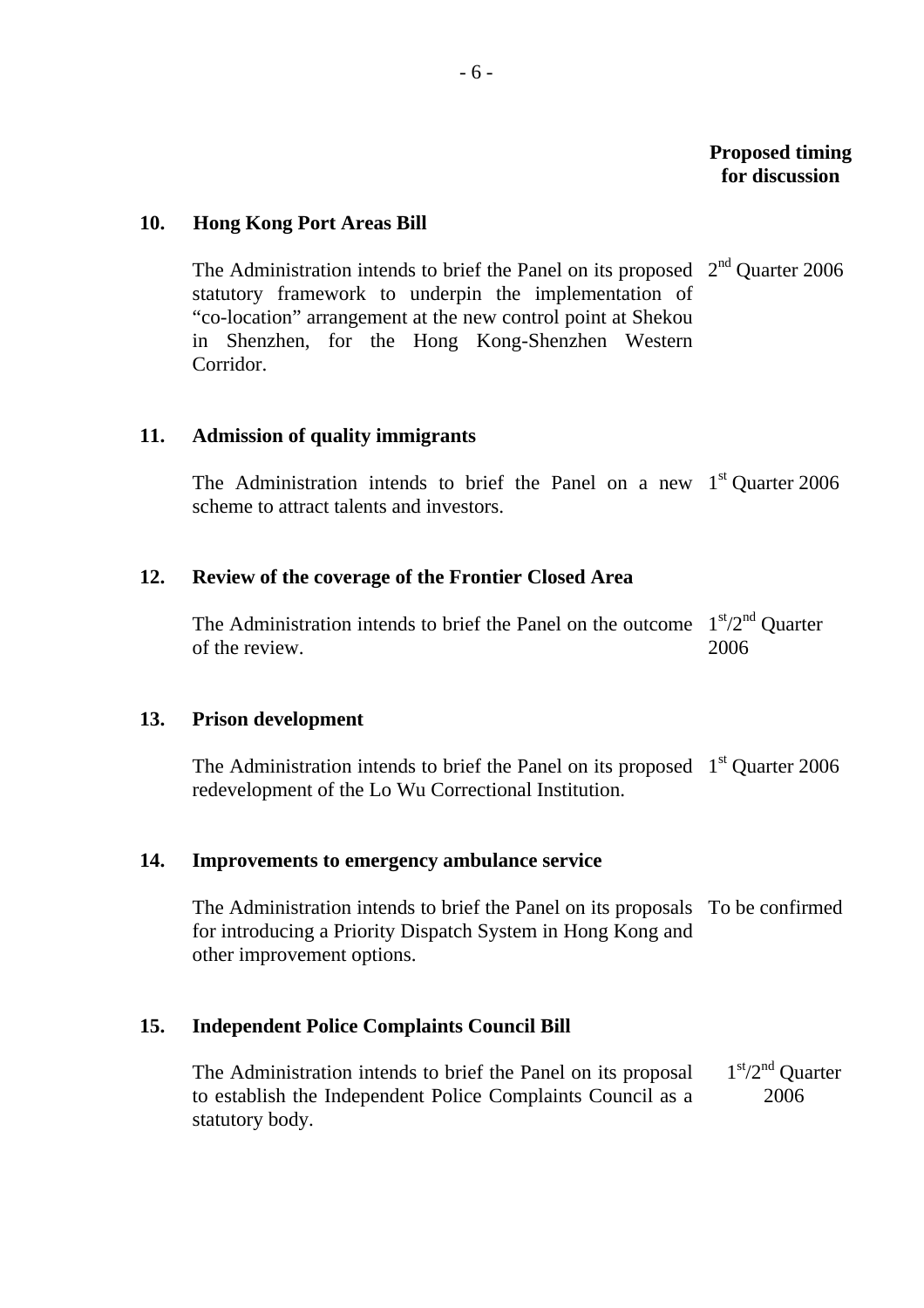### **16. Diving Rescue Centre of the Fire Services Department**

The Administration intends to brief the Panel on its proposal to enhance training for department divers.  $2<sup>nd</sup>$  Quarter 2006

#### **17. Anti-terrorism legislation**

The Administration intends to brief the Panel on its plans  $\mathsf{to}$  -2<sup>nd</sup> Quarter 2006

- (a) prepare a code of practice and make subsidiary legislation in connection with the United Nations (Anti-Terrorism Measures) Ordinance (Cap. 575);
- (b) prepare a code of practice for the exercise of the powers to require production of information or materials under section 12A of Cap. 575;
- (c) make rules of Court to provide for procedural matters under Cap. 575; and
- (d) make Mutual Legal Assistance (Terrorist Bombings) Order and Fugitive Offenders (Terrorist Bombings) and (Maritime Safety) Orders to implement the requirements under the Terrorist Bombings and Maritime Safety Conventions and the Fixed Platforms Protocol, subject to the extension of the Convention and Protocol to Hong Kong by the Central People's Government.

# **18. United Nations Convention against Transnational Organized Crime**

The Administration intends to brief the Panel on the Orders required to be made under the Mutual Legal Assistance in Criminal Matters Ordinance (Cap. 525) and the Fugitive Offenders Ordinance (Cap. 503) to implement the requirements, subject to the extension of the Convention to Hong Kong by the Central People's Government. 2<sup>nd</sup> Quarter 2006